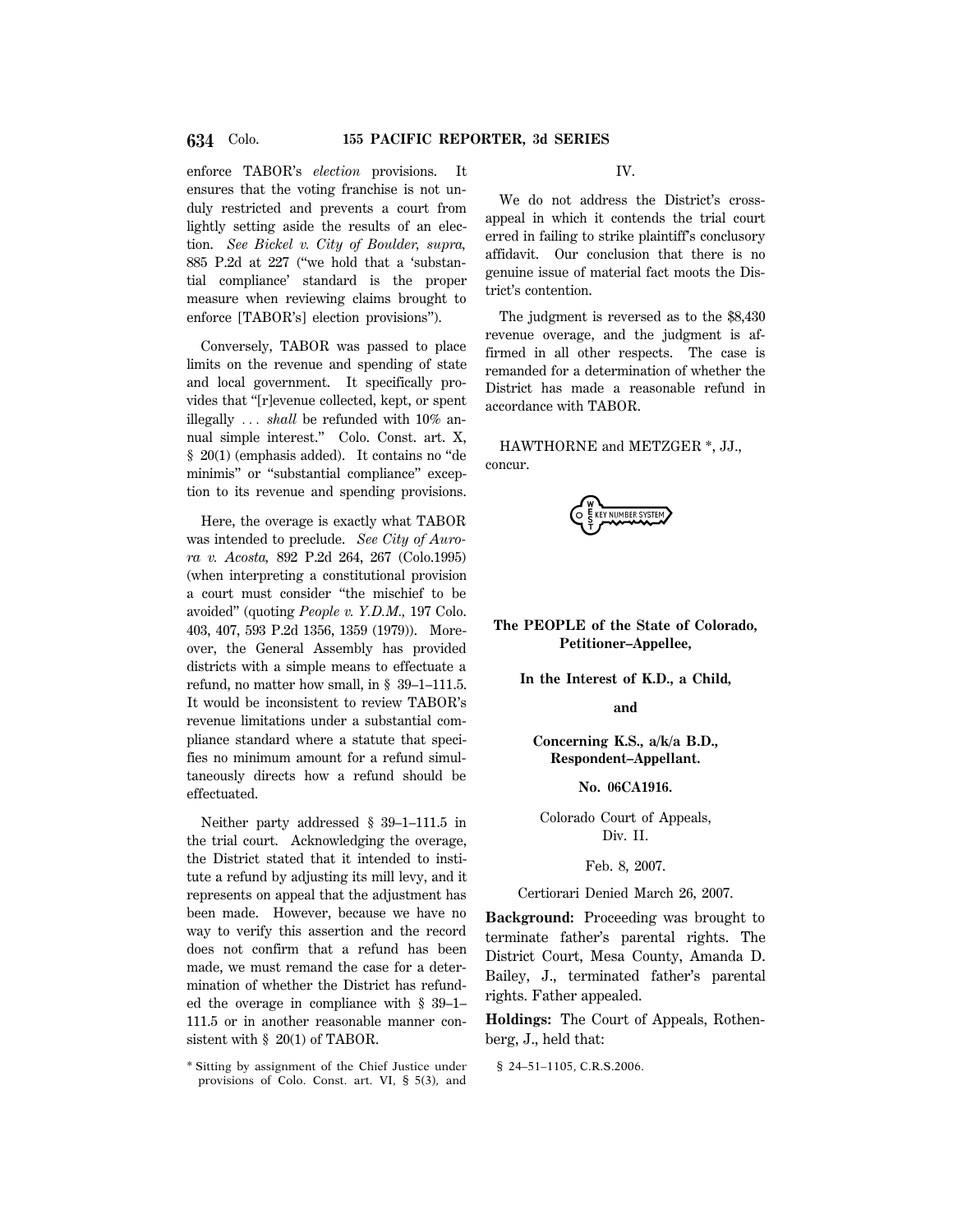- (2) witness was not required to have special knowledge of Indian life to be qualified to testify;
- (3) Indian father had emotional illness requiring termination of his parental rights; and
- (4) evidence supported findings that there were no less drastic alternatives to termination of parental rights and that terminating parental rights was in child's best interests.

Affirmed.

#### 1. Indians  $\mathfrak{S}$  134(2)

Evidence supported finding that active efforts had been made to reunite family as required by Indian Child Welfare Act (ICWA) before proceedings could be brought to terminate parental rights; extensive services were provided to father by social services department during previous two dependency cases, including treatment plans for family which required father to treat his drug problem, to have mental health assessed and treated, to address issues with domestic violence, to remain law abiding, and to maintain stable home, and it was an exercise in futility to offer another treatment plan given family's history and child's repeated removal from home. Indian Child Welfare Act of 1978, §§ 2 et seq., 102(d), 25 U.S.C.A. §§ 1901 et seq., 1912(d).

#### 2. Indians  $\mathfrak{S}$  134(2)

In parental rights termination proceeding involving Indian child, a denial of services is not inconsistent with requirement of Indian Child Welfare Act (ICWA) that active efforts be made to provide remedial services and rehabilitative programs designed to prevent breakup of Indian family if it is clear that past efforts have met with no success; although the state must make active efforts under the ICWA, it need not persist with futile efforts. Indian Child Welfare Act of 1978, § 102(d), 25 U.S.C.A. § 1912(d).

Under Indian Child Welfare Act (ICWA), active efforts to provide remedial services and rehabilitative programs designed to prevent the breakup of the Indian family before a party can commence proceedings to terminate parental rights or place Indian child in foster care need not be part of a treatment plan offered as part of current dependency proceedings; a social services department may engage in active efforts by providing formal or informal efforts to remedy a parent's deficiencies before dependency proceedings begin. Indian Child Welfare Act of 1978, § 102(d), 25 U.S.C.A. § 1912(d).

#### **4. Indians**  $\approx 134(2)$

**3. Indians**  $\approx 134(2)$ 

Under Indian Child Welfare Act (ICWA), court may terminate parental rights without offering additional services when a social services department has expended substantial, but unsuccessful, efforts over several years to prevent breakup of family, and there is no reason to believe additional treatment would prevent termination of parental rights. Indian Child Welfare Act of 1978, § 102(d), 25 U.S.C.A. § 1912(d).

#### **5. Indians**  $\approx 134(4)$

Testimony of expert, a licensed professional counselor, that placing Indian child with father would likely result in serious emotional and physical damage was sufficient to support findings necessary under the Indian Child Welfare Act (ICWA) to terminate father's parental rights. Indian Child Welfare Act of 1978, § 102(f), 25 U.S.C.A. § 1912(f).

#### **6.** Indians  $\approx 134(4)$

Witness was not required to have special knowledge of Indian life to be qualified to testify under Indian Child Welfare Act (ICWA) in proceeding to terminate father's parental rights, where determination of unfitness was based on father's emotional illness, a consideration that was culturally neutral, expert had bachelor's and master's degree in counseling psychology and was licensed professional counselor. Indian Child Welfare Act of 1978, § 102(d), 25 U.S.C.A. § 1912(d).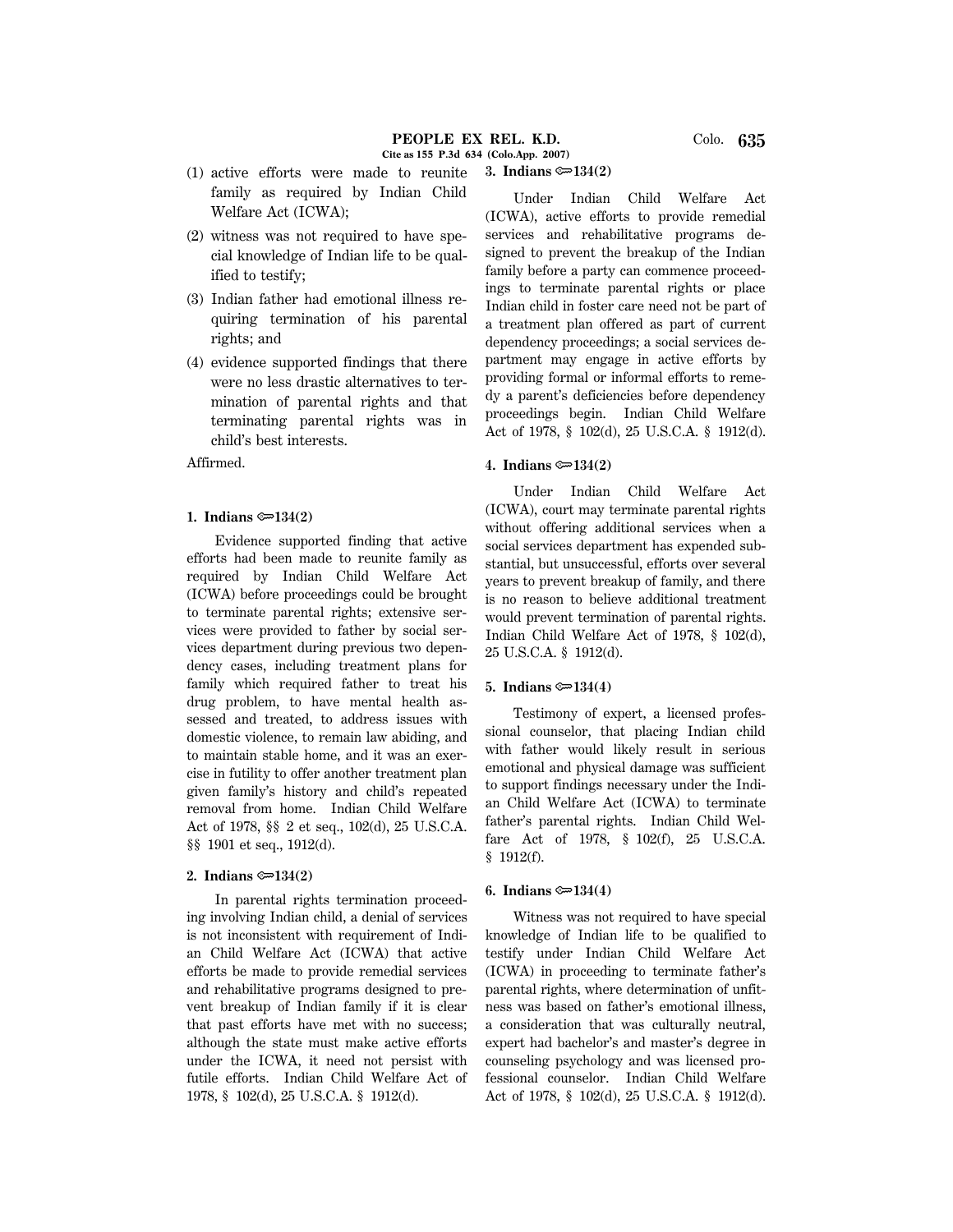# **7. Infants** O**181**

Finding that father had emotional illness which rendered him unfit and warranted termination of parental rights was supported by testimony of therapist that father had a personality disorder and suffered from broad range of emotional impairments, as evidenced by limited range of emotion and affect, lack of parental empathy, and projection of feelings onto child, and that father was unable to stay away from drugs and criminal activity to keep child safe. West's C.R.S.A. §§ 19–3–508(1)(e)(I), 19–3–604(1)(b).

## 8. Infants  $\approx 158$

The term "emotional illness," within meaning of statute allowing for termination of parental rights based on emotional illness of parent, did not require a showing that father had been diagnosed with schizophrenia, psychosis, or manic depression; it is sufficient that there was evidence he had longstanding emotional conditions that rendered him unable to provide for needs of his child. West's C.R.S.A. § 19–3–604(1)(b)(I).

# **9.** Infants  $\approx 178$

Evidence supported findings that there were no less drastic alternatives to termination of parental rights and that terminating parental rights was in Indian child's best interests; caseworker recommended that child be placed with grandparents because he needed permanency, and his grandparents wanted to adopt him, and caseworker, therapist, clinical psychologist, and representative all testified that termination of parental rights and adoption were appropriate for child and were in his best interests. West's C.R.S.A. § 19–3–604(1).

Maurice Lyle Dechant, County Attorney, David Frankel, Assistant County Attorney, Andrea Nina Atencio, Assistant County Attorney, Grand Junction, Colorado, for Petitioner–Appellee.

Kellie L. Starritt, Guardian Ad Litem.

Rennard E. Hailey, Grand Junction, Colorado, for Respondent–Appellant.

#### Opinion by Judge ROTHENBERG.

K.S. (father) appeals from the judgment terminating his parent-child legal relationship with his son, K.D. We affirm.

In 2001, K.D. was removed from his parents' care by the Mesa County Department of Human Services (the department) because the parents had neglected him, had used drugs, and had engaged in domestic violence. In 2004, he was removed again because both of his parents were incarcerated. However, after both of these removals, the parents completed their treatment plans, and K.D. was returned to their care.

In 2005, father was arrested again, and the mother was incarcerated. Accordingly, the department removed K.D. again from his parents' care and filed the petition on his behalf in this case. The mother's parental rights to K.D. were eventually terminated, and she is not a party to this appeal.

Because father asserted he is Native American, the court instructed the department to notify the Citizen Potawatomi Nation (the CPN) that dependency proceedings had begun. The CPN intervened and did not object to the child's being adjudicated as dependent and neglected. The CPN also requested that the court not offer father another treatment plan, despite his past completion of treatment, because he continued to place K.D. at risk.

The department then filed a motion, pursuant to §§ 19–3–508(1)(e)(I) and 19–3– 604(1)(b), C.R.S.2006, asserting that no appropriate treatment plan could be devised for father because he suffered from an emotional illness. The department also sought termination of father's parental rights. Following a hearing, the court granted the motion.

# I.

**[1]** Father contends the trial court erred in finding that ''active efforts'' were made to provide remedial services and rehabilitative programs designed to prevent the breakup of the Indian family and that these efforts had proved to be unsuccessful, as required by the Indian Child Welfare Act of 1978, 25 U.S.C. § 1901, et seq. (2000) (ICWA). Father maintains that 25 U.S.C. § 1912(d) mandates that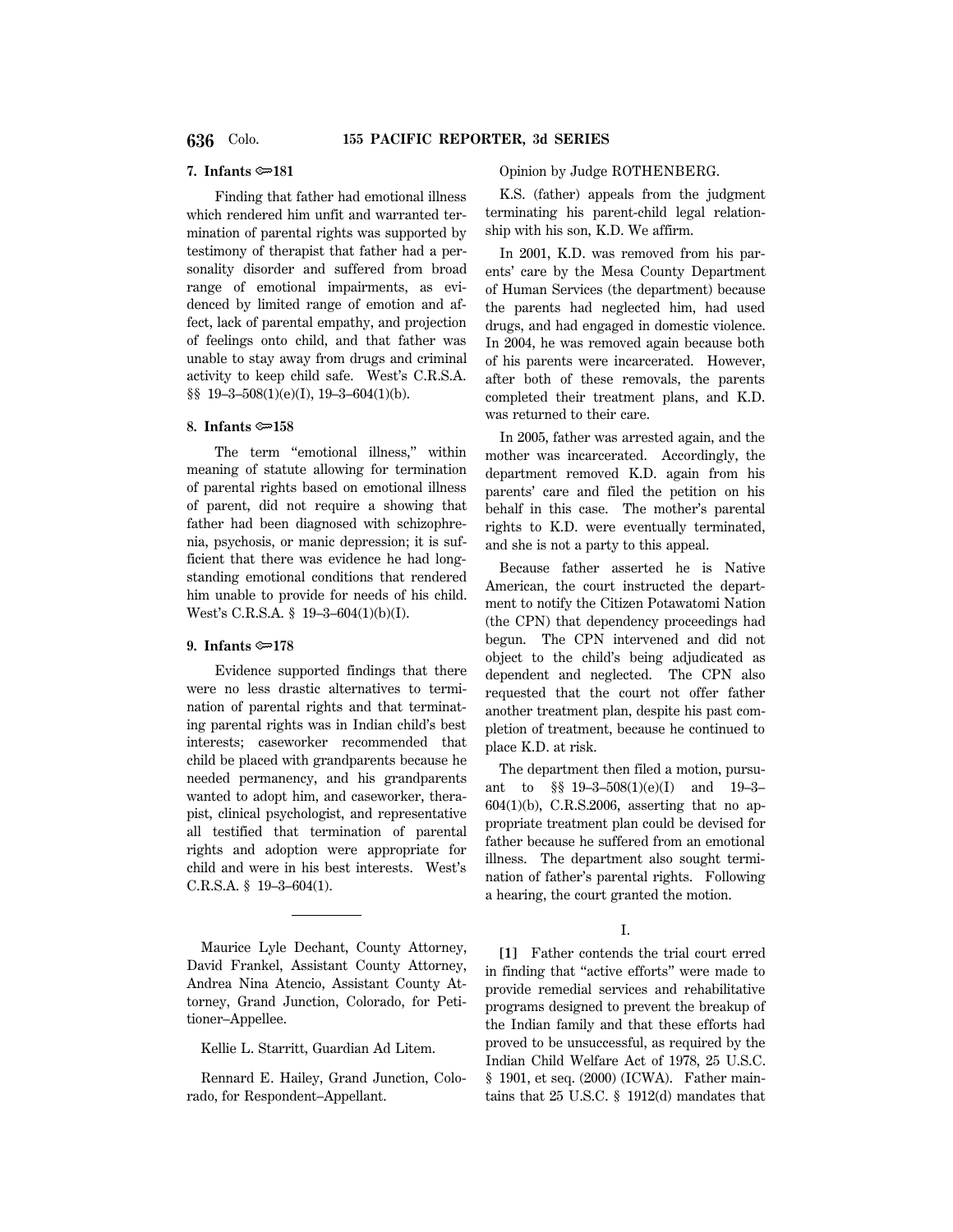the court provide him with a treatment plan in the instant proceedings to satisfy the ''active efforts'' requirement of the statute. We are not persuaded.

Pursuant to 25 U.S.C. § 1912(d), any party seeking to terminate parental rights to an Indian child ''shall satisfy the court that active efforts have been made to provide remedial services and rehabilitative programs designed to prevent the breakup of the Indian family and that these efforts have proved unsuccessful.'' ''Active efforts'' are equivalent to reasonable efforts to provide or offer a treatment plan in a non-ICWA case and must be tailored to the circumstances of the case. *In re Adoption of Hannah S.,* 142 Cal.App.4th 988, 48 Cal.Rptr.3d 605 (2006).

**[2]** A denial of services is not inconsistent with the "active efforts" requirement of the ICWA ''if it is clear that past efforts have met with no success.'' *In re Adoption of Hannah S., supra,* 142 Cal.App.4th at 998, 48 Cal.Rptr.3d at 612. Although the state must make ''active efforts'' under the ICWA, it need not ''persist with futile efforts.'' *People in Interest of J.S.B.,* 691 N.W.2d 611, 621 (S.D.2005); *see also People in Interest of P.B.,* 371 N.W.2d 366, 372 (S.D.1985)(a social services department is not charged with the duty of persisting in efforts that ''can only be destined for failure'').

**[3]** Contrary to father's arguments, we conclude the ''active efforts'' required by 25 U.S.C. § 1912(d) need not be part of a treatment plan offered as part of the current dependency proceedings. A department may engage in ''active efforts'' by providing formal or informal efforts to remedy a parent's deficiencies before dependency proceedings begin. *See People in Interest of P.B., supra* (voluntary services program is sufficient to comply with ICWA's requirement of ''active efforts'').

**[4]** In other words, the court may terminate parental rights without offering additional services when a social services department has expended substantial, but unsuccessful, efforts over several years to prevent the breakup of the family, and there is no reason to believe additional treatment would prevent the termination of parental rights. *E.A. v. State Div. of Family & Youth Servs.,* 46 P.3d 986 (Alaska 2002); *see also People in Interest of J.S.B., supra* (court could terminate parental rights without additional services when a social services department has worked with a family for several years, the child had been removed from parental custody three times because of substance abuse related neglect, and the parents continued to use drugs).

Here, the court found, with record support, that ''active efforts'' were made because of the extensive services provided to father by the department during the previous two dependency cases. The caseworker testified at the hearing that she had created treatment plans for the family during the prior two dependency proceedings that were approved by the court; that previous treatment plans had required father to treat his drug problem, to have his mental health assessed and treated, to address his issues with domestic violence, to remain lawabiding, and to maintain a stable home; that it was an ''exercise in futility'' to offer another treatment plan; and that it was not in K.D.'s best interests for father to attempt another treatment plan.

There was also evidence that father had been evaluated twice for substance abuse and had received parenting and domestic violence assessments, and that the department had offered the family every available service to complete these plans.

The CPN representative urged the court not to offer father another treatment plan because of the family's history and K.D.'s repeated removal from the home. The representative also testified that ''active efforts'' had been provided to this family more than once, but had failed to reunify the family.

We therefore conclude there is record support for the trial court's findings that ''active efforts'' were made in this case to reunite the family, as required by the ICWA, and that it would have been futile to offer additional services to father. Accordingly, we reject father's contention.

### II.

**[5]** Father next contends the termination of his parental rights must be reversed be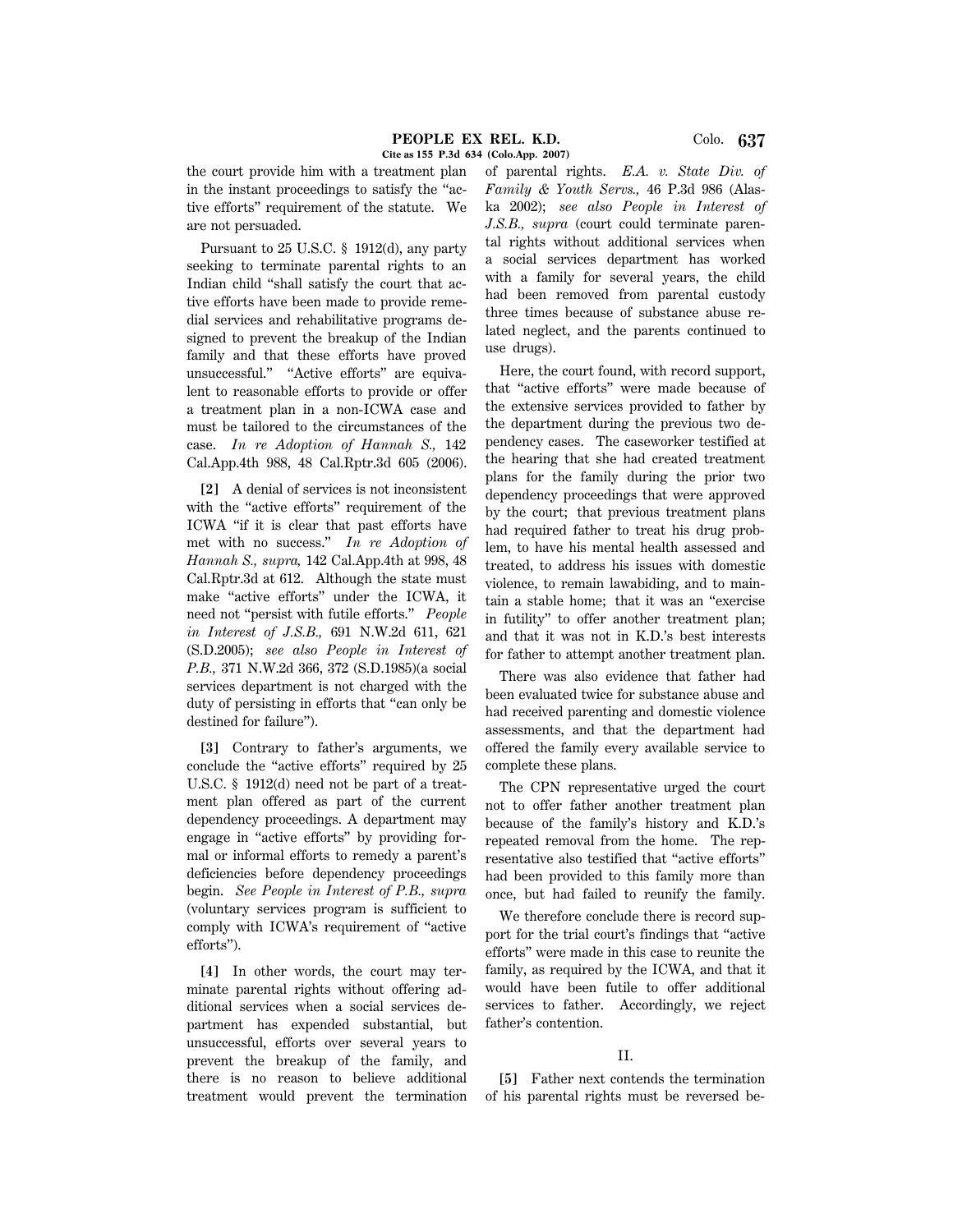cause there was no expert testimony that continued custody of the child by him would likely result in serious emotional or physical damage to the child, as required by the ICWA. Again, we disagree.

To terminate parental rights, the ICWA requires a court to find beyond a reasonable doubt, including by the testimony of ''qualified expert witnesses,'' that continued custody of the child is likely to result in serious emotional or physical damage to the child. 25 U.S.C. § 1912(f).

The ICWA does not define ''qualified expert witness.'' But the Guidelines for State Court, Indian Child Custody Proceedings, 44 Fed.Reg. 67,584 (Nov. 26, 1979) (Guidelines), promulgated by the Department of the Interior, state that a person may be an expert if he or she is a professional person having substantial education and experience in the area of his or her specialty. Guidelines, *supra,* 44 Fed.Reg. at 67,593; *People in Interest of R.L.,* 961 P.2d 606 (Colo.App.1998). Although the Guidelines are not binding, they are considered to be persuasive by state courts. *B.H. v. People in Interest of X.H.,* 138 P.3d 299 (Colo.2006).

The Guidelines suggest that persons most likely to meet the requirements for a qualified expert witness would possess special knowledge of Indian culture and society. However, such special knowledge is not required if termination is based on parental unfitness unrelated to Indian culture or society. Under those circumstances, it is sufficient if the witness has substantial education and experience in his or her area of specialty. *People in Interest of A.N.W.,* 976 P.2d 365 (Colo.App.1999); *People in Interest of R.L., supra.*

**[6]** Here, the determination of unfitness supporting the termination was based on father's emotional illness, a consideration that is culturally neutral. Thus, the witness qualified to testify as an expert pursuant to 25 U.S.C. § 1912(f) was not required to have special knowledge of Indian life. It was sufficient that she had substantial education and experience in the area of her specialty. *See* Guidelines, *supra,* 44 Fed.Reg. at 67,593; *People in Interest of R.L., supra.*

A parenting program therapist testified at trial that she had a bachelor's and master's degree in counseling psychology and was a licensed professional counselor in Colorado. The court found she was qualified to testify as an expert in child development and individual and family therapy.

The expert witness called in this case is a professional person with substantial education and experience in her speciality and could properly testify about culturally neutral reasons for termination of parental rights in accordance with the ICWA. *See People in Interest of R.L., supra.* Accordingly, we conclude her testimony that placing K.D. with father would likely result in serious emotional and physical damage is sufficient to support the findings necessary under the ICWA to terminate parental rights. *See People in Interest of R.L., supra.*

#### III.

**[7]** Father next contends the trial court erred in finding he had an emotional illness within the meaning of  $\S$  19-3-508(1)(e)(I) and 19–3–604(1)(b), because the experts who testified about his emotional illness did not interview him. We are not persuaded.

Section 19–3–604(1)(b) provides that a trial court may terminate the parent-child legal relationship if clear and convincing evidence establishes an appropriate treatment plan cannot be devised to address the unfitness of the parent.

Among the bases for a finding of unfitness under the statute are ''[e]motional illness, mental illness, or mental deficiency of the parent of such duration or nature as to render the parent unlikely within a reasonable time to care for the ongoing physical, mental, and emotional needs and conditions of the child.'' Section 19–3–604(1)(b)(I), C.R.S. 2006; *see People in Interest of C.S.M.,* 805 P.2d 1129 (Colo.App.1990).

**[8]** We view it as significant that the General Assembly used both ''emotional illness'' and ''mental illness'' in the text of  $§$  19-3-604(1)(b)(I), thus suggesting they are to be given different meanings. Contrary to father's contention, the term "emotional illness'' does not require a showing that he has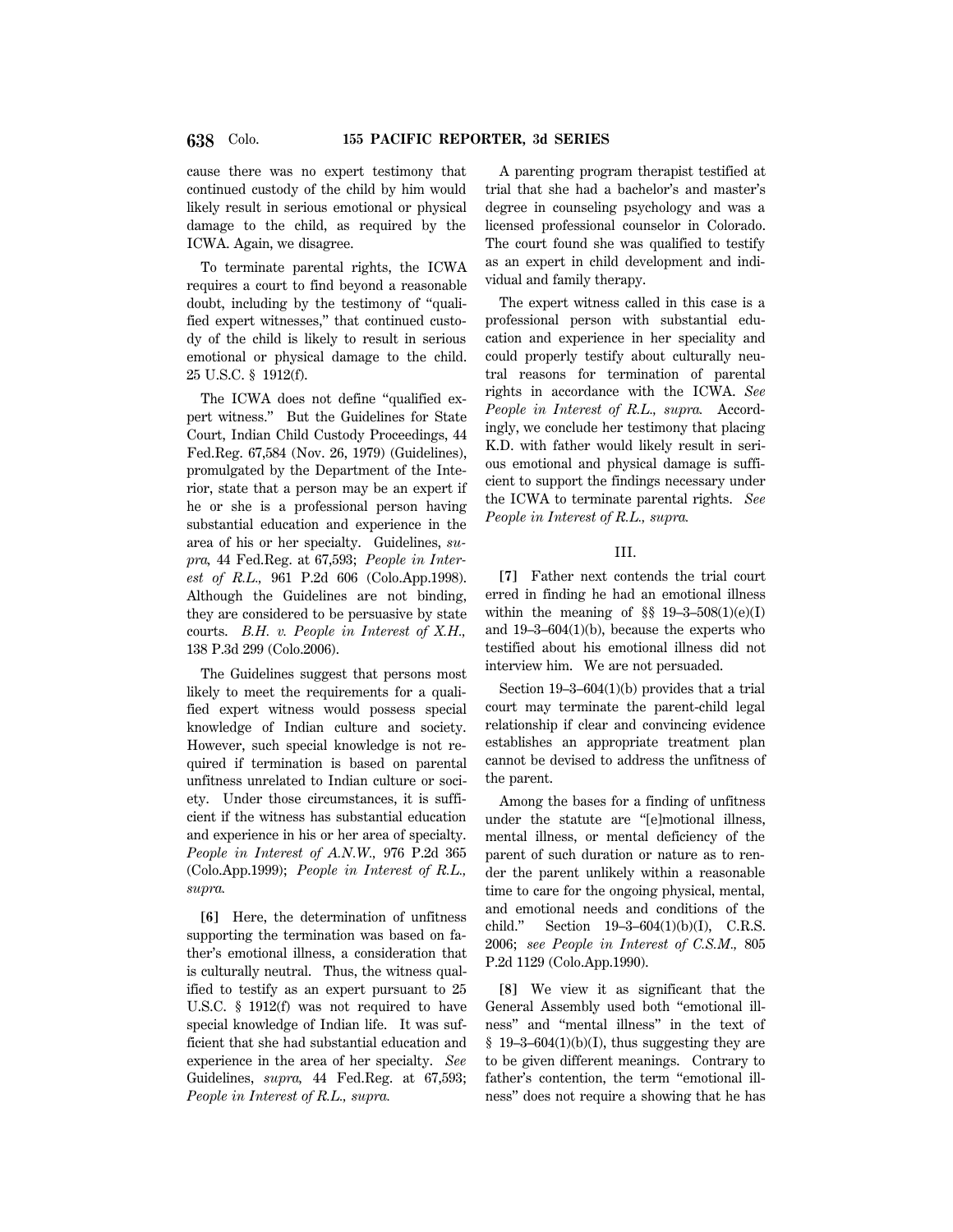been diagnosed with schizophrenia, psychosis, or manic depression. It is sufficient that there was evidence he has longstanding emotional conditions that render him unable to provide for the needs of his child. *See People in Interest of S.J.C.,* 776 P.2d 1103 (Colo. 1989).

Here, the trial court found father had an emotional illness within the meaning of § 19–  $3-604(1)(b)(I)$ . This finding was supported by the testimony of the therapist, who stated that, as part of her professional duties, she performed diagnoses. She explained that to diagnose a personality disorder, she would consider a person's history, pattern of behavior, and interactions.

The therapist testified that father had a personality disorder, but that she could not determine without further information whether it was an antisocial or a narcissistic personality disorder. The therapist explained that father suffered from a broad range of emotional impairments, as evidenced by his limited range of emotion and affect, his lack of parental empathy, and his projection of his feelings onto K.D. She further testified that he was unable to learn from his mistakes, change his lifestyle, or moderate his criminal behavior or substance abuse, and that he had established the pattern of behavior critical for a diagnosis of a personality disorder by having K.D. removed from his custody three times.

The therapist further testified that father did not consider or understand the impact of his behavior on K.D., nor was he able to put aside his own wants and needs to focus on K.D. According to the therapist, father was unable to stay away from drugs and criminal activity to keep the child safe.

She also testified that she had assessed father during the 2004 case, and that, although she was unable to interview him in the instant proceedings—presumably because he was incarcerated out of state—she had updated her assessment of him.

Relying on *People in Interest of S.J.C., supra,* father contends his substance abuse could not constitute a basis for finding he has an emotional illness because there is a distinction between alcohol abuse and emotional illness. However, the court in *S.J.C.* drew no distinction between a personality disorder and alcohol abuse. To the contrary, the supreme court there concluded that a parent's conduct, including his substance abuse, fell within the "core meaning" of emotional illness. *People in Interest of S.J.C., supra,* 776 P.2d at 1107. In any event, the trial court's findings here were not based solely on father's substance abuse. They were also based on his personality disorder.

We therefore conclude the record supports the trial court's finding that father had an emotional illness. Accordingly, the trial court did not err in terminating his parental rights. *See People in Interest of C.A.K.,* 652 P.2d 603 (Colo.1982).

#### IV.

Relying on  $$19-3-604(1)(b)$  and (c), C.R.S. 2006, father next contends the trial court erred in finding he was unfit. However, we do not address his contention under § 19–3–  $604(1)(c)$ , because the court made no findings under that section. We also do not address his argument that the court erred in finding he was unfit under § 19–3–604(1)(b), because the record supports the finding that father was unfit because of an emotional illness, *see*  $§$  19–3–604(1)(b)(I), and that no appropriate treatment plan could be devised to address his illness.

# V.

**[9]** Father next contends the trial court erred in finding there was no less drastic alternative to termination of parental rights and concluding that termination was in K.D.'s best interests. We disagree.

Implicit in the statutory scheme for termination set forth in § 19–3–604(1), C.R.S.2006, is a requirement that the trial court consider and eliminate less drastic alternatives before entering an order of termination. *People in Interest of D.B–J.,* 89 P.3d 530 (Colo.App. 2004). In considering less drastic alternatives, the court must give primary consideration to the physical, mental, and emotional conditions and needs of the child. Section 19–3–604(3), C.R.S.2006.